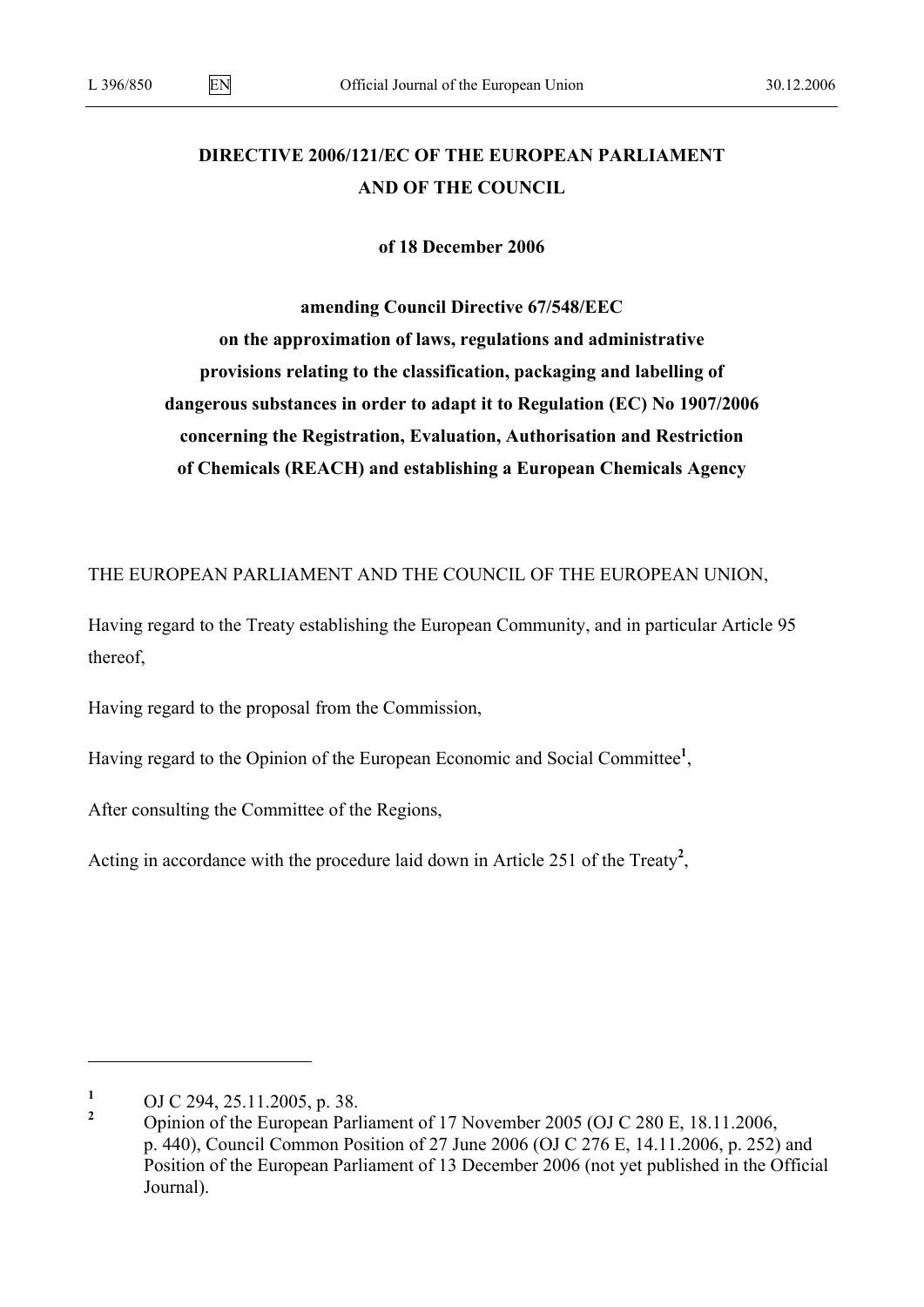#### Whereas:

In view of the adoption of Regulation (EC) No 1907/2006**<sup>1</sup>** , Directive 67/548/EEC**<sup>2</sup>** should be adapted and its rules on the notification and risk assessment of chemicals deleted,

HAVE ADOPTED THIS DIRECTIVE:

## *Article 1*

Directive 67/548/EEC is hereby amended as follows:

1) in Article 1, paragraph 1, points (a), (b) and (c) shall be deleted;

2) in Article 2, paragraph 1, points (c), (d), (f) and (g) shall be deleted;

3) Article 3 shall be replaced by the following:

## "*Article 3*

\*

 $\overline{a}$ 

## *Testing and assessment of the properties of substances*

Tests on substances carried out within the framework of this Directive shall be conducted according to the requirements of Article 13 of Regulation (EC) No 1907/2006 of the European Parliament and of the Council of 18 December 2006 concerning the Registration, Evaluation, Authorisation and Restriction of Chemicals (REACH) and establishing a European Chemicals Agency\* .

OJ L"; 396, 30.12.2006, p. 1.

**<sup>1</sup>** See page 1 of this Official Journal.

**<sup>2</sup>** OJ 196, 16.8.1967, p. 1. Directive as last amended by Commission Directive 2004/73/EC (OJ L 152, 30.4.2004, p. 1). Corrected in OJ L 216, 16.6.2004, p. 3.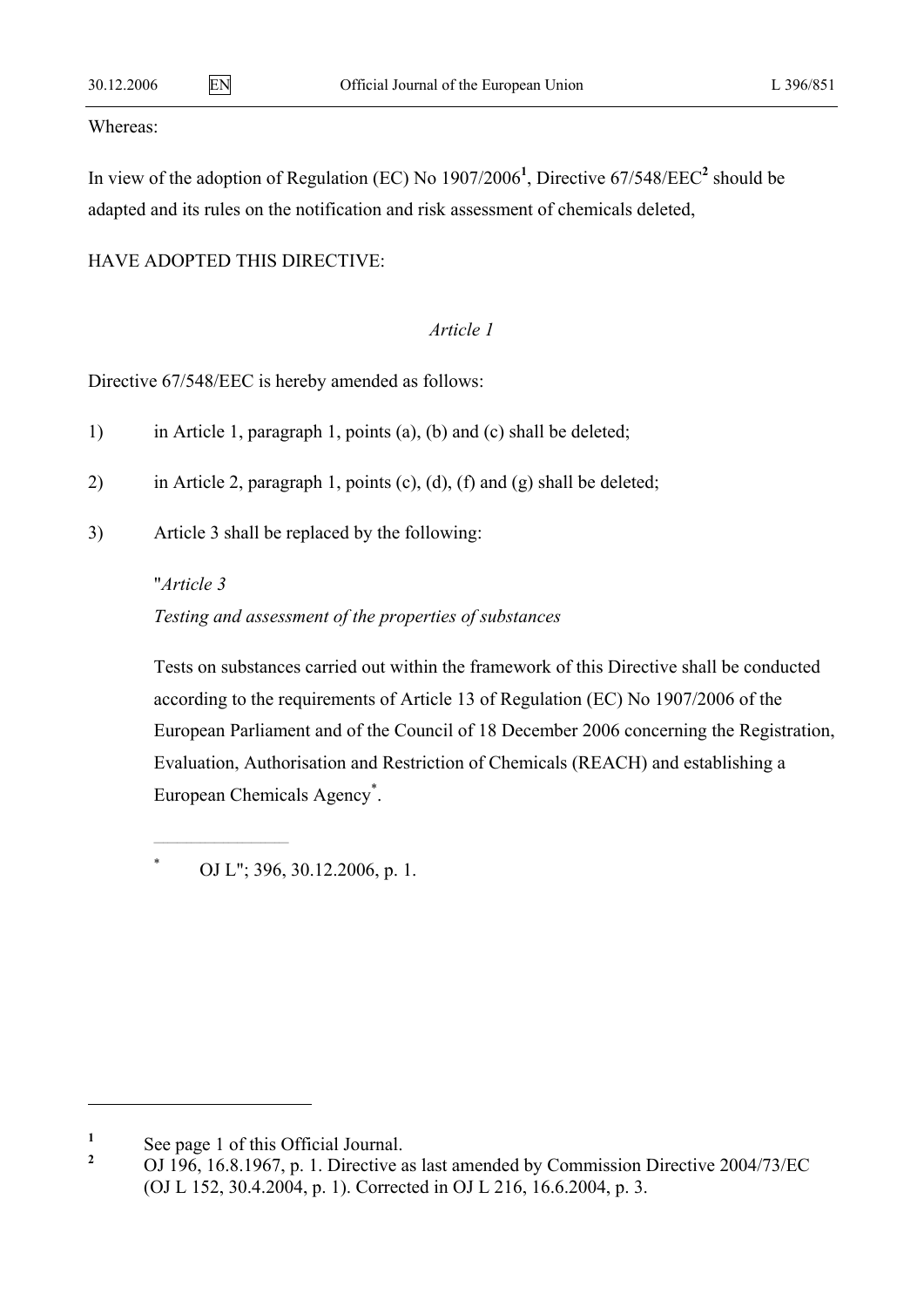- 4) Article 5 shall be amended as follows:
	- (a) in paragraph 1, the first subparagraph shall be replaced by the following:

"Member States shall take all the necessary measures to ensure that substances cannot be placed on the market on their own or in preparations unless they have been packaged and labelled in accordance with Articles 22 to 25 of this Directive and with the criteria in Annex VI of this Directive, and, for registered substances, in accordance with the information obtained through the application of Articles 12 and 13 of Regulation (EC) No 1907/2006, save in the case of preparations where provisions exist in other Directives.";

- (b) paragraph 2 shall be replaced by the following:
	- "2. The measures referred to in the first subparagraph of paragraph 1 shall apply until the substance is listed in Annex I or until a decision not to list it has been taken in accordance with the procedure laid down in Article 29.";
- 5) Articles 7 to 15 shall be deleted;
- 6) Article 16 shall be deleted;
- 7) Articles 17 to 20 shall be deleted;
- 8) Article 27 shall be deleted;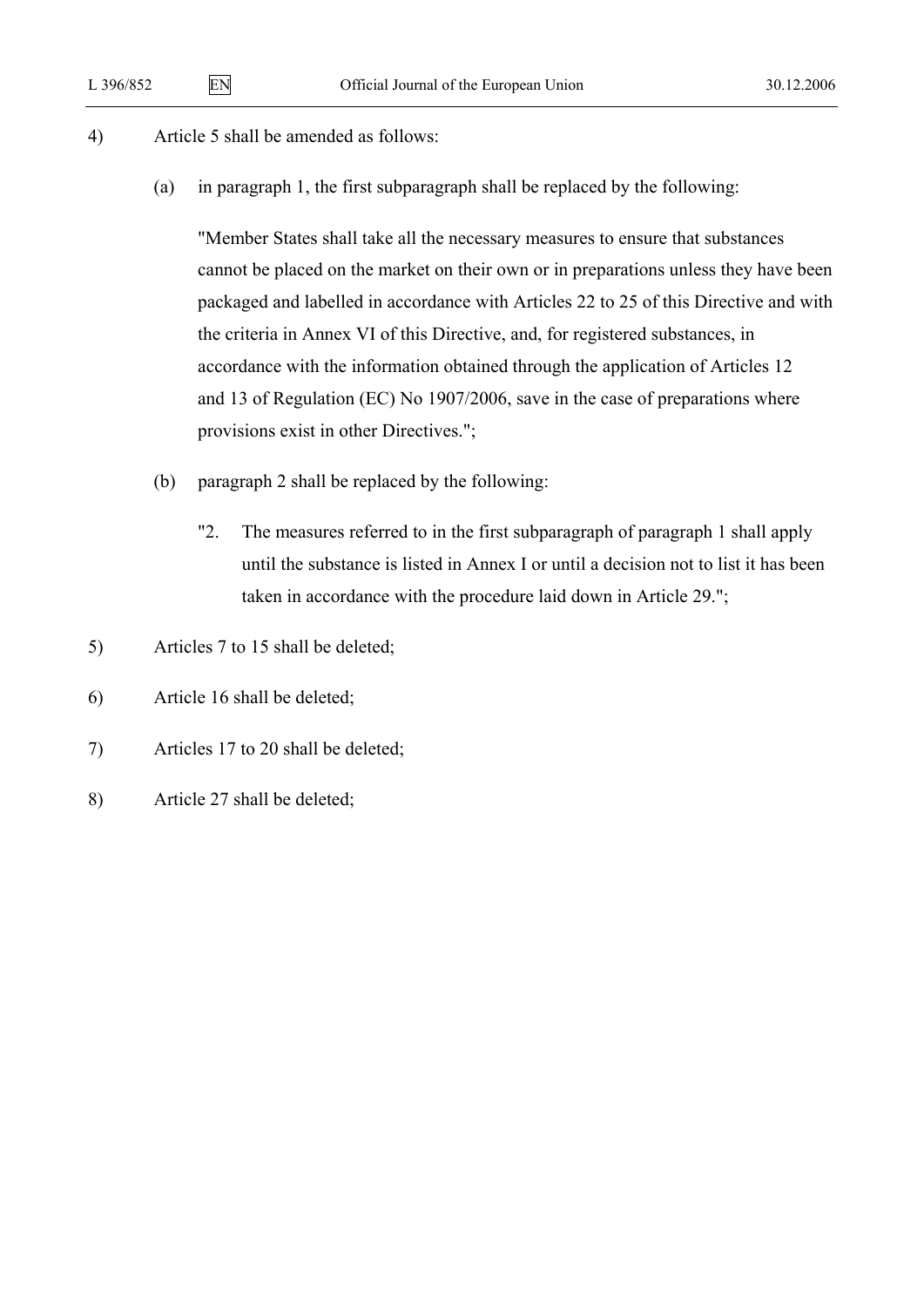9) Article 32 shall be replaced by the following:

 "*Article 32 References*

References to Annexes VII A, VII B, VII C, VII D and VIII of this Directive shall be construed as references to the corresponding Annexes VI, VII, VIII, IX, X and XI of Regulation (EC) No 1907/2006.";

- 10) Annex V shall be deleted;
- 11) Annex VI shall be amended as follows:
	- (a) in sections 1.6.2, 1.7.2, 1.7.3, 2.1, 2.2.1, 2.2.2, 2.2.2.1, 2.2.3, 2.2.4, 2.2.5, 3.1.1, 3.1.5.1, 3.1.5.2, 3.2.1, 3.2.2, 3.2.3, 3.2.5, 3.2.6.1, 3.2.6.2, 3.2.7.2, 4.2.3.3, 5.1.3, 9.1.1.1, 9.1.1.2, 9.3 and 9.5 of this Annex, the words "Annex V" and "Annex V to this Directive", shall be replaced by the words "the Commission Regulation on test methods as specified in Article 13(2) of Regulation (EC) No 1907/2006";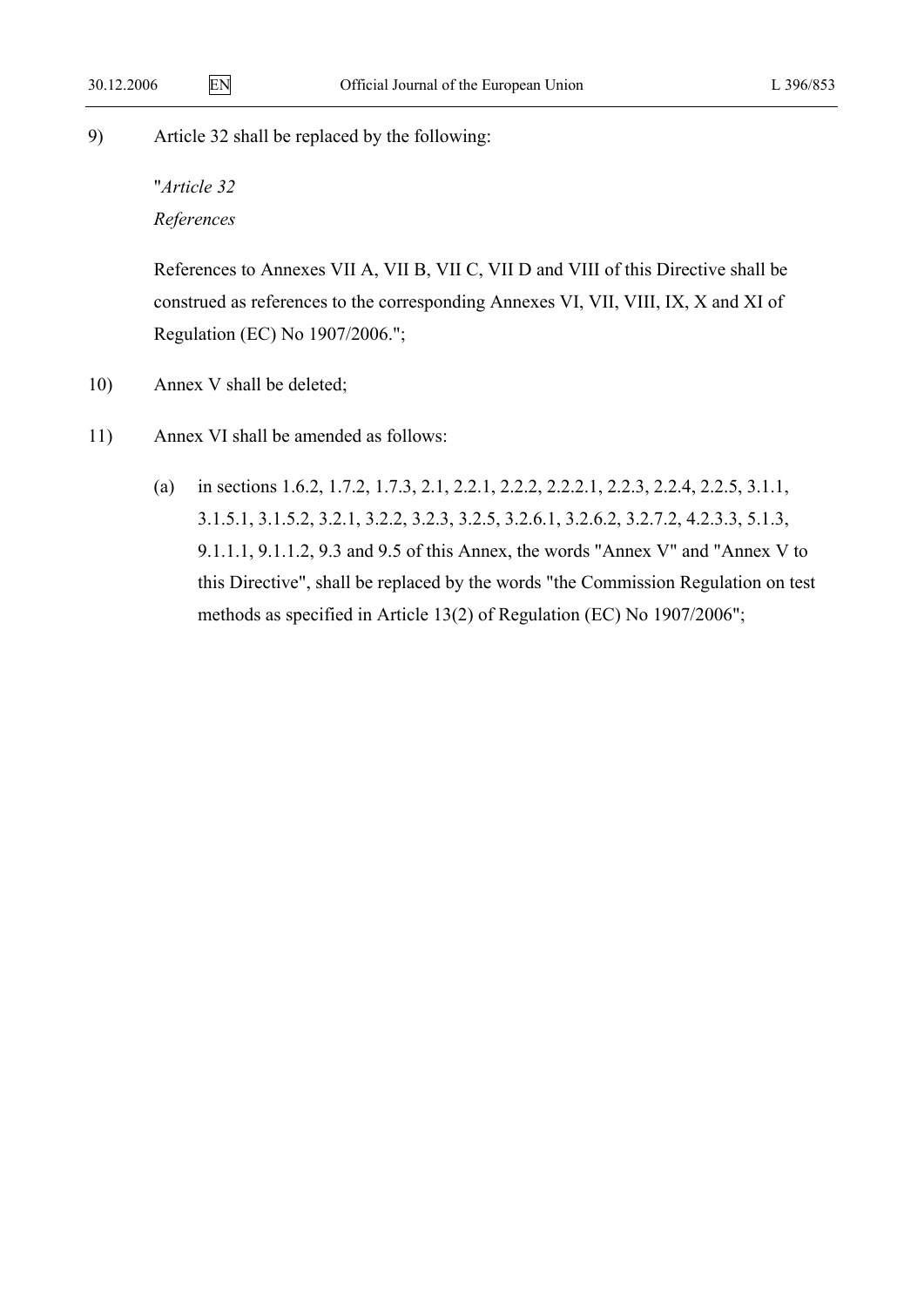- (b) section 1.6.1, point (a) shall be replaced by the following:
	- "(a) as regards substances for which the information specified in Annexes VI, VII and VIII of Regulation (EC) No 1907/2006 is required, most of the necessary data for classification and labelling appear in the base set. This classification and labelling must be reviewed, if necessary, when further information is available (Annexes IX and X of Regulation (EC) No 1907/2006);";
- (c) in section 5.1, the second paragraph shall be replaced by the following:

"The criteria set out below follow directly from the test methods set out in the Commission Regulation on test methods as specified in Article 13(2) of Regulation (EC) No 1907/2006 in so far as they are mentioned. The test methods required for the base set referred to in Annexes VII and VIII of Regulation (EC) No 1907/2006 are limited and the information derived from them may be insufficient for an appropriate classification. Classification may require additional data derived from Annexes IX or X of Regulation (EC) No 1907/2006 or other equivalent studies. Furthermore, classified substances may be subject to review in the light of other new data.";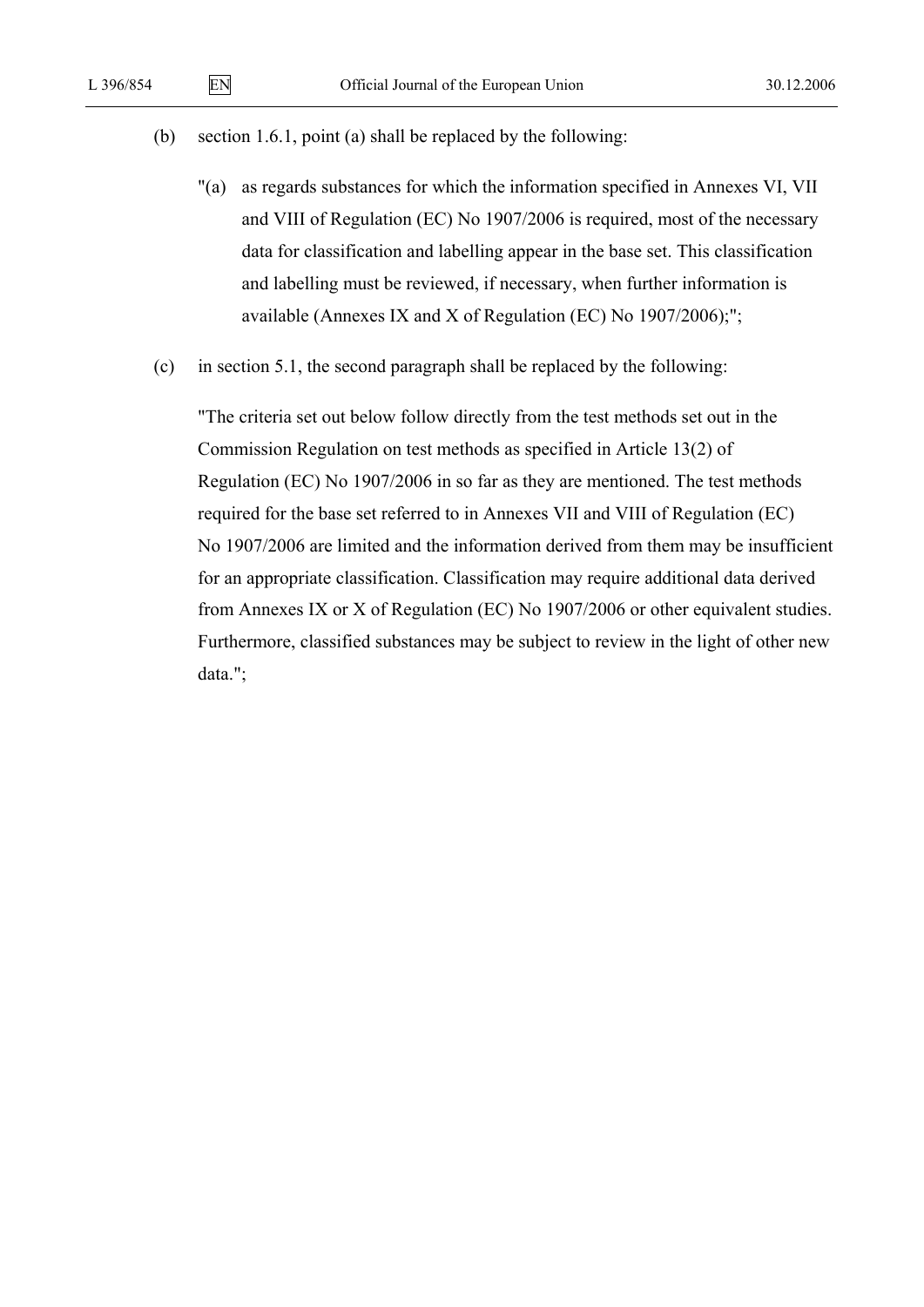(d) in section 5.2.1.2, second paragraph, the second sentence shall be replaced by the following:

"Such additional scientific evidence should normally be based on the studies required by Annex IX of Regulation (EC) No 1907/2006, or studies of equivalent value, and could include:";

12) Annexes VII A, VII B, VII C, VII D and VIII shall be deleted.

#### *Article 2*

1. Member States shall bring into force the laws, regulations and administrative provisions necessary to comply with this Directive with effect from 1 June 2008. They shall forthwith inform the Commission thereof.

When Member States adopt these measures, they shall contain a reference to this Directive or shall be accompanied by such reference on the occasion of their official publication. The methods of making such reference shall be laid down by the Member States.

2. Member States shall communicate to the Commission the text of the main provisions of national law which they adopt in the field covered by this Directive.